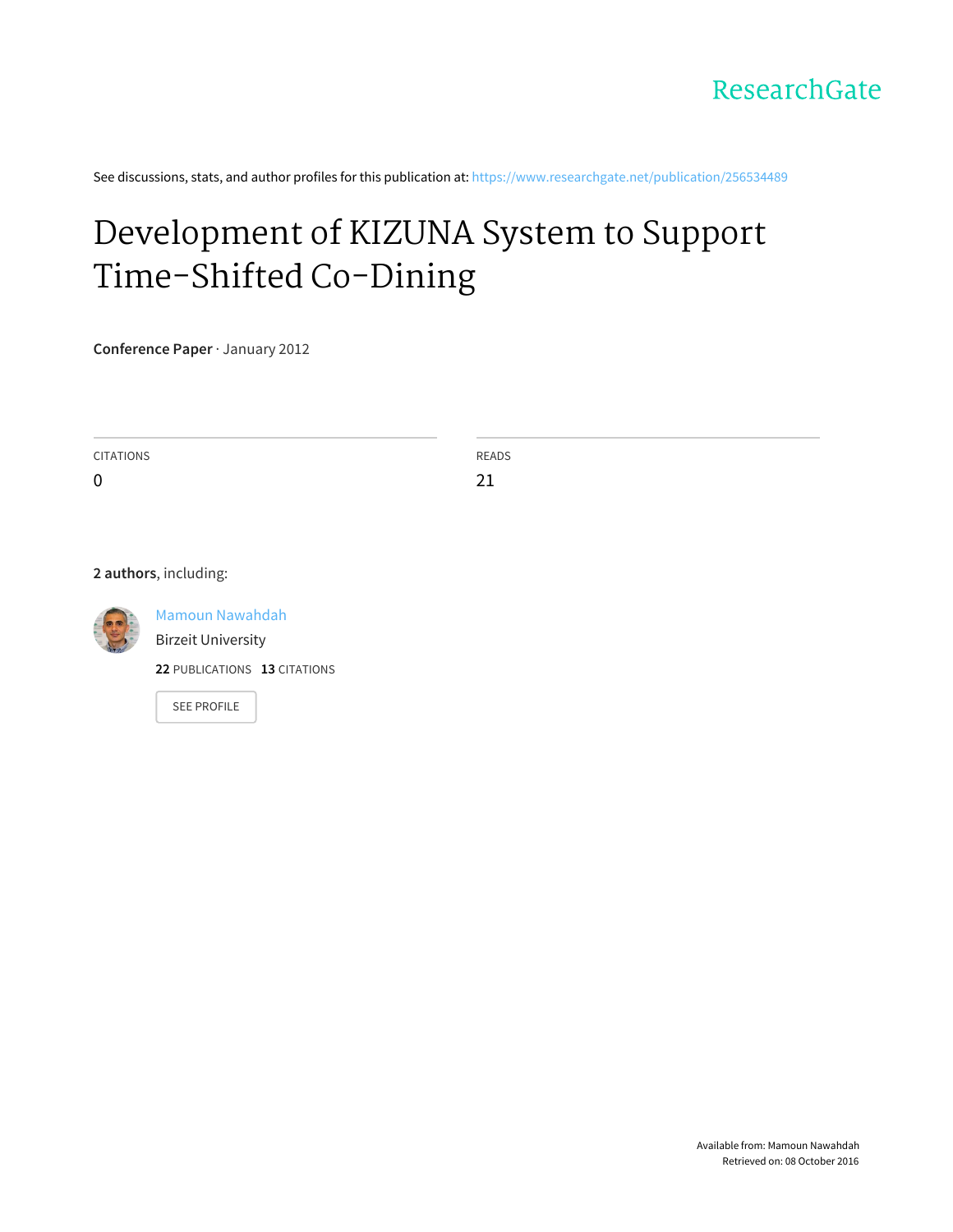August 27-29, 2012



# CollabTech 2012 HOKKAIDO JAPAN

Sponsored by IPSJ SIG Groupware and Network Services **HIS SIG Communication Enhancement VRSJ SIG Cyberspace** 

## The Sixth International Conference on **Collaboration Technologies**

**Conference Proceedings** 

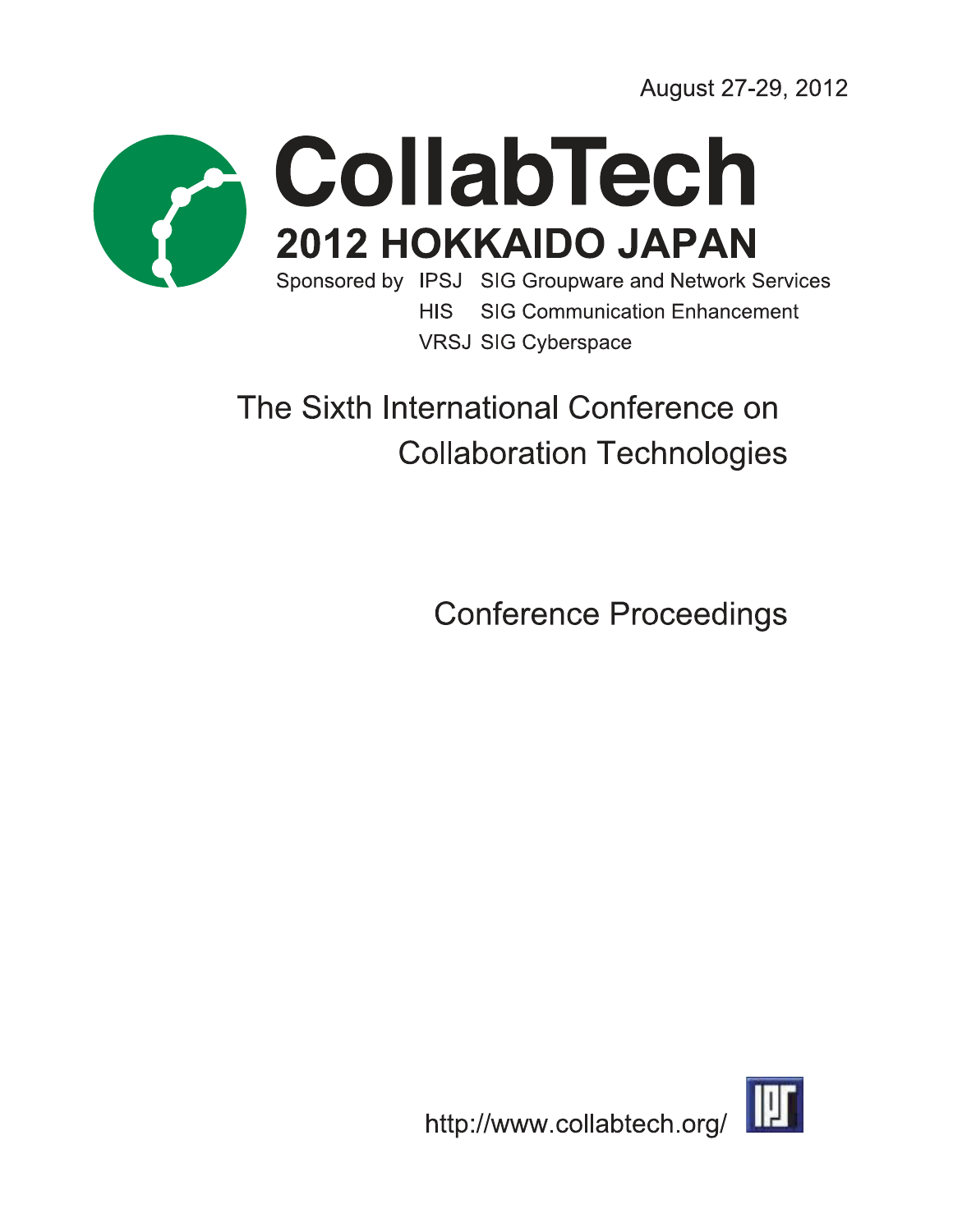Copyright © 2012 by Information Processing Society of Japan

All right reserved. No part of this book may be reproduced, stored in a retrieval system, or transmitted, in any form or any means, without permission in writing from the publisher.

ISBN 978-4-915256-86-8 C3804

Publisher: Information Processing Society of Japan Kagaku-Kaikan (Chemistry Hall) 4F 1-5 Kanda-Surugadai, Chiyoda-ku, Tokyo, 101-0062 Japan Tel: +81-3-3518-8374 Fax:  $+81-3-3518-8375$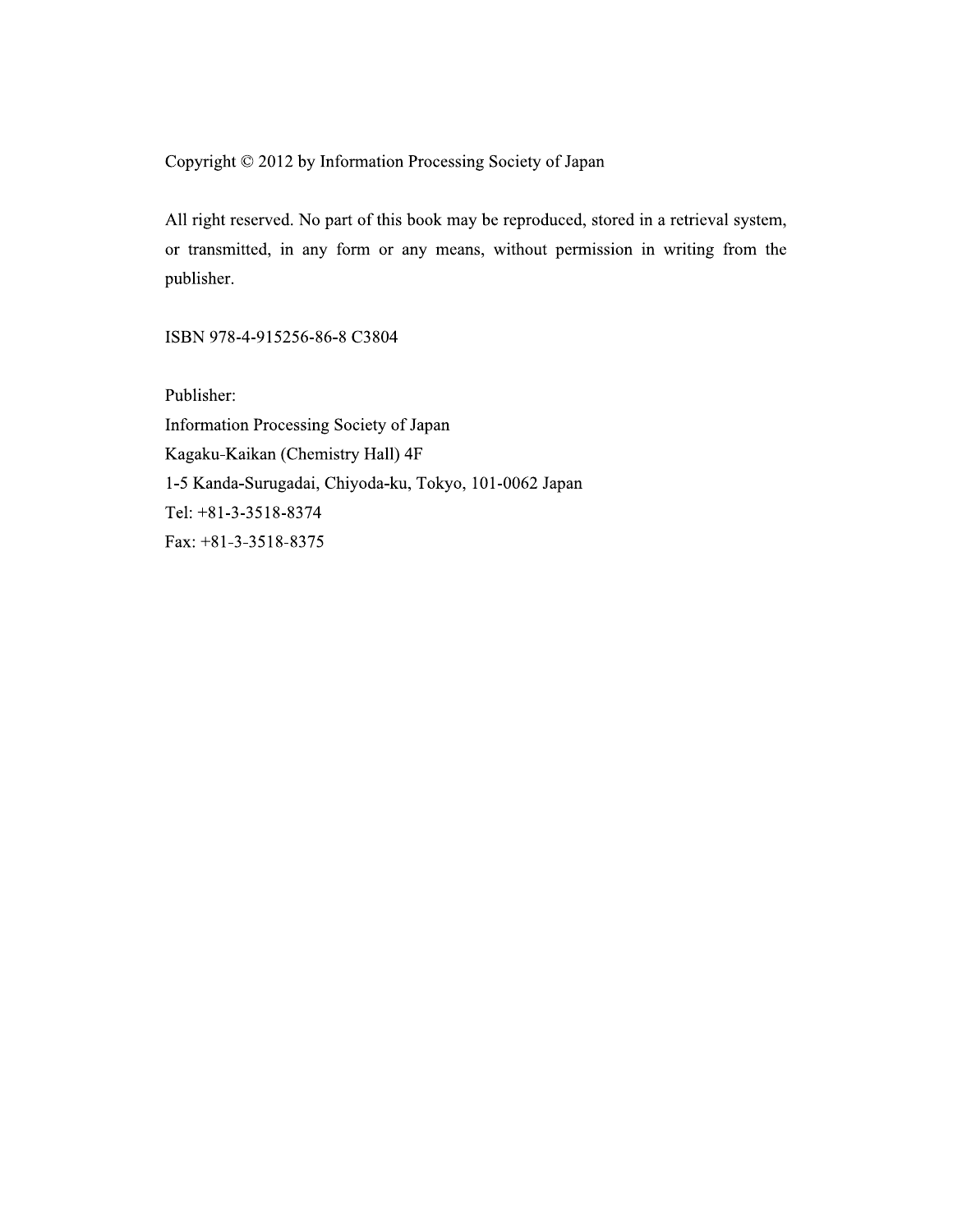### Development of KIZUNA System to Support Time-Shifted Co-Dining

Mamoun Nawahdah Graduate School of Library, Information and **Media Studies** University of Tsukuba nawahdah@slis.tsukuba.ac.jp

#### **Abstract**

Dining is an essential activity in our lives. During the mealtimes, family members get a chance to talk and share experiences. However, sometimes not everyone can join the meal either because they are busy or maybe because they lives apart. In recent years, the wide variety of videoconferencing technologies has broadened the ways people communicate with each other. But most of these technologies require that both sides are available at the same time to have communication. In this research we propose a time-shifted tele-dining system "KIZUNA" for family members to enjoy a meal together even when they are unable to physically meet together. A person can enjoy a meal while watching a pre-recorded video of a remote family member's dining. The system adapts the displayed video's playback speed according to the local diner's eating behavior. This is likely to enhance the communication and increase the enjoyment while dining.

#### 1. Introduction

"The family that eats together stays together" [1].

Food plays vital role in our lives. A person cannot stay alive without food. After breathing, eating is what we do most frequently during a lifetime. Eating (also known as consuming) is defined as the ingestion of food to provide for all organisms their nutritional or medicinal needs, particularly for energy and growth [2]. Almost every house has a kitchen, where food is prepared, and a dining room, where family members sit together to eat the food. Beyond simply a place to eat, the dining room is a place where family members meet and talk. During meals, families have the chance to catch up on what has happened in each other's live, and to strengthen the bonds that hold the family together. For example, during mealtime, parents have the opportunity to find out about their children's day at school [3]. In this regards, a study by Larson et al. revealed that 80% of parents viewed family dinners as important, and 79% of teens considered eating family meals to be among their top-rated family activities [1].

Tomoo Inoue Faculty of Library, Information and Media Science University of Tsukuba inoue@slis.tsukuba.ac.jp

Family members or close friends often enjoy meals together. In the past, family members used to meet almost daily to eat and spend social time together. On the other hand, recently, and because of the busy lifestyles, having a meal with family becomes very difficult. This is particularly true as older people live independently; younger people live alone and working people travel more and work from afar [4]. In these cases, some of family members have to eat alone. Such situation might affect people lives and makes them feel lonely and unhappy. Sadly enough, this is a scenario that faces countless families all around the world as children move out and away.

A variety of inexpensive videoconferencing technologies offers a decent solution for distant family members to maintain excellent sense of social connectedness, which is defined as "positive emotional appraisal, characterized by a feeling of staying in touch within ongoing social relationships" [5].

When family members are located far away from each other this often means that they are also living in different time-zones. The different time-zones are likely to pose more difficulties for communication between distance family members. The main difficulty came from the misalignment of daily schedules between the two parties of communication [6]. This clearly appears at dining time. For example, if a person was located in Japan (UTC+9) and his/her family were located in a pacific region in Canada (UTC-8), this means that when this person having a dinner at 7pm, his/her family were still sleeping (3am).

In this paper, we propose a solution "KIZUNA" to overcome the eating alone problem when only one side is available for dining. The solution is mainly based on time-shifted communication by means of transmitting recorded video messages. This involves recoding remote person's dining sessions and displays these sessions to the local person when he/she starts eating and vice versa.

The system is capable of recognizing local person's eating behavior and dining progress. Based on this information, the system adapts the playback speed of displayed remote dining session. More specifically, the system can recognize when a dining session starts. A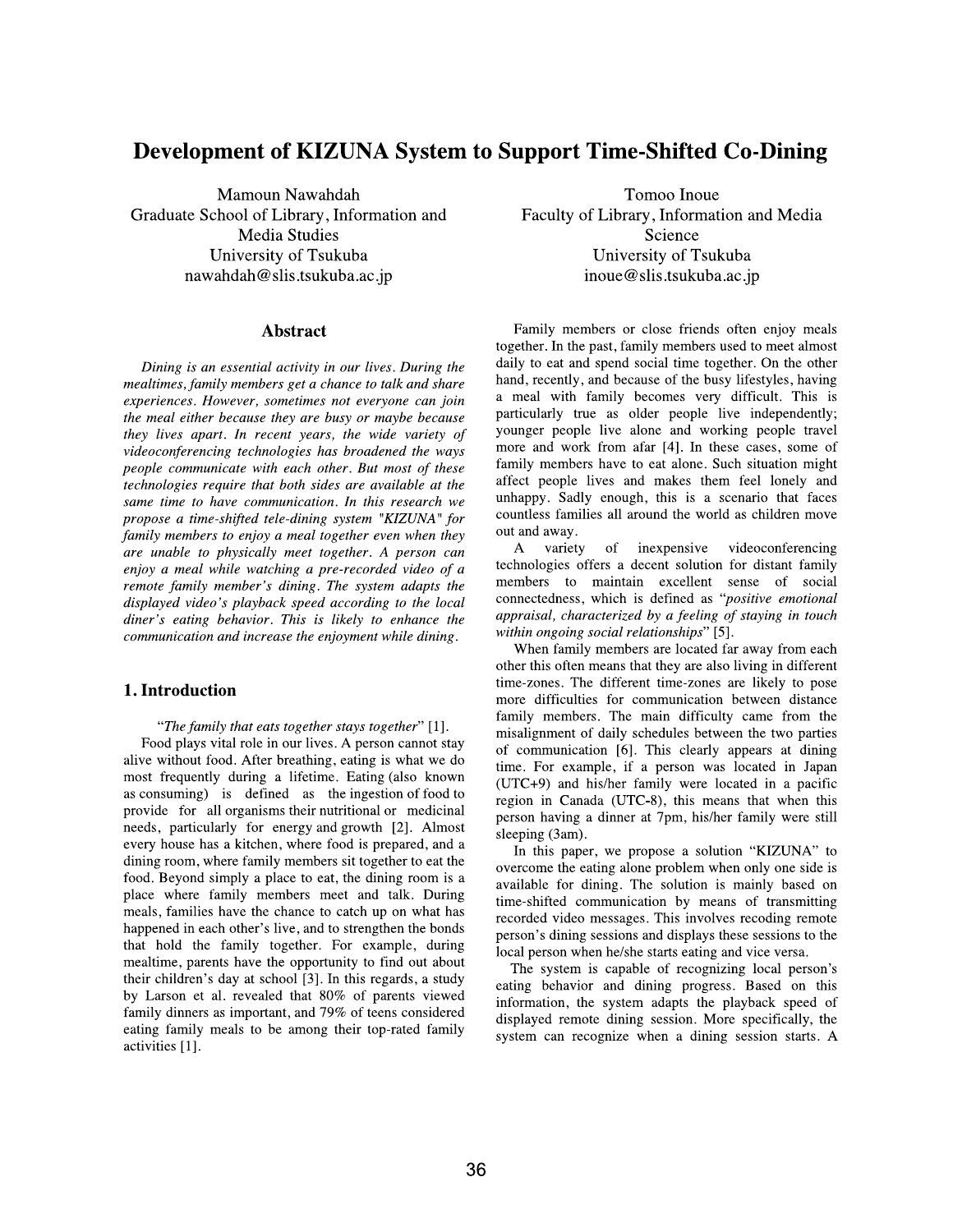recorded remote dining session is then streamed and displayed on a large display placed in front of the local person. If the local person eats faster than the person in the video, the video is automatically controlled to play faster by the system, and vice versa. This solution is likely to improve the person's dining experience and increase the communication and the sense  $\alpha$ f connectedness with his/her remote family members or close friends.

The following section surveys related works. Next section introduces the system proposal and design specifications. This is followed by the system implementation. The last section ends up with the conclusion and the future work.

#### 2. Related works

Many research fields investigated ways to utilize the information and communication technology in minimizing the gap between people living apart. In this section, we briefly overview some works related to people dining together despite their being located in remote places and/or in different time-zones.

#### 2.1. Synchronous dining

Family members and close friends tend to have meals together, but the lack of time or being far makes this hard to achieve. To overcome this situation, the international consulting firm Accenture introduced a tele-dining prototype called the Virtual Family Dinner that would allow families to get together virtually [7]. This prototype was essentially a videoconferencing system targeted people with limited knowledge in technology e.g. elderly people. Thus, Accenture made it highly automated and easy to operate. The system monitored the site and when it detects a meal dish on the table, it goes through a list of contacts, trying to reach one who is available for a dinnertime chat.

An advertising agency Wieden+Kennedy's Amsterdam office produced a website called Virtual Holiday Dinner. This website was implemented for scattered friends and family to have a dinner party of up to five people via  $Skype^{TM}$  [8]. Guests can call into the dinner, and their faces are shown on the displays that are the heads of the dolls physically sitting around a dining table. The dolls were equipped with video cameras fitted with facial tracking software, so each guest can look around the dining table through the doll by moving his/her head.

The sense of coexistence among family members is likely to be affected when living apart. To maintain a high sense of coexistence among family members, a system called CoDine was presented [9]. This system is a dining table embedded with interactive subsystems that augment and transport the experience of communal family dining. CoDine connects people in different locations through shared dining activities, such as gesture-based screen interaction, mutual food serving, ambient pictures on an animated tablecloth, and the transportation of edible messages.

Dining together is also an enjoyable experience. In some cultures, meals are consumed in groups, usually family members or close friends. Examples of popular group meals are the Chinese Hot-Pot, the Japanese Nabe, the Arabic Mansaf, etc. In this regards, the remote group meal communication was investigated to make a meal more enjoyable [10]. In this study of Chinese Hot-Pot meal, three factors that are essential for group meal experience were identified; interacting as a group with food, a central shared hot-pot, and a feeling that others are nearby.

All of this previous research primarily focused on synchronous dining among a group of people living apart, assuming that all of them are available at the same time. Our research, in contrast, is focusing in the cases when only one side is available for dining.

#### 2.2. Asynchronous dining

When both sides are available at the same time, dining together can be achieved by a variety -of videoconferencing systems. However when only one side is available, things become more difficult. In this situation, asynchronous collaboration tools can provide a solution in general. Because users can receive the information they want when it's most convenient for them, those tools have been widely used in work settings. But at the same time, they can lack a sense of immediacy. For example in distant learning domain, Ocker et al. research revealed that asynchronous collaboration is as effective as face-to-face collaboration in terms of learning, quality of solution, solution content, and satisfaction with the solution quality [11]. However, the students were less satisfied with asynchronous learning experience, both in terms of the group interaction process and the quality of group discussion. This suggests that asynchronous interaction is satisfactory for some requirements but not for some other requirements, presumably affective satisfaction or social connectedness.

In the dining domain, Tsujita et al. proposed a system "CU-Later" to be used in time-shifted dining [12]. This system plays a recorded video of remote dining after a specific time shift when the local user is in front of the display which is placed on a dining table, so the local user can watch the video automatically when he/she is eating. This system records the local user's session as well when the video is played, so similarly the remote user can watch the local user's session later on. It is like a video mail exchange with automatic playback and recording.

We think communication when dining together means more than just information exchange but affective satisfaction or social connectedness, namely the type of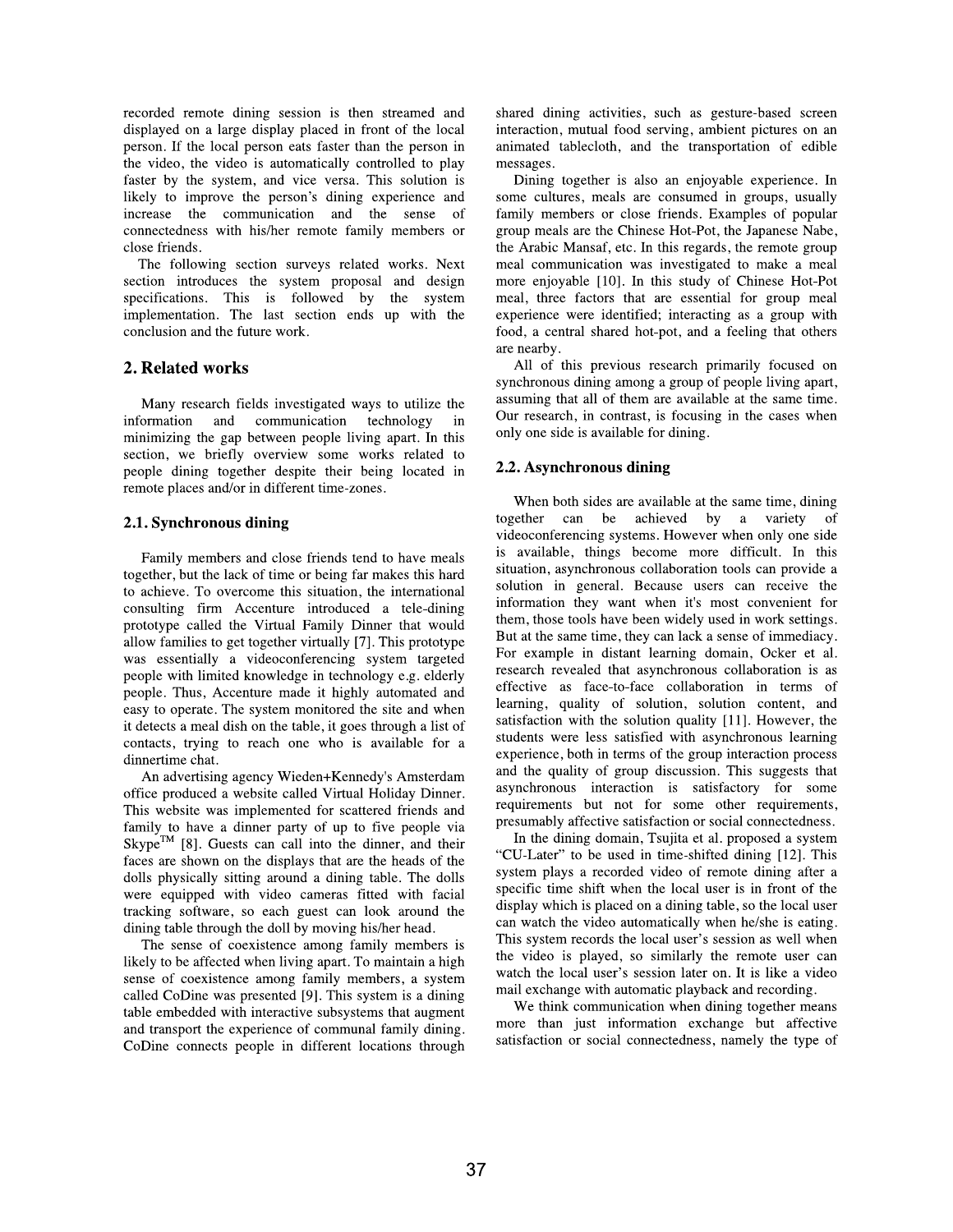

communication called consummatory communication. To support this type of communication, the sense of co-presence may be crucial. Thus our proposed system is also for this situation and is exploration of video exchange, but is more focused on the social connectedness between the remote users. We think that synchronizing dining activities of both sides is significant to enhance the users' dining experience.

#### 3. System proposal and design

#### 3.1. System proposal

Figure 1 shows a conceptual illustration of the KIZUNA (means "bond" in Japanese) system scenario. In this scenario two persons, local user A and remote user B, are virtually dining together although they are physically apart and/or are in different times.

The system automatically starts working when the local person A gets seated and some dishes are placed on the dining table. This is supposed to increase the system usage portability especially for people with limited knowledge of technology. The system starts playing the video of remote user B when he was eating sometime earlier by a large display placed in front of a local dining table in life-size scale. It also starts recording the video of the local user A dining.

This automatic playback and recording of videos is to provide the feelings of co-dining for the users in actually different times and/or different places. We think that merely watching the other user's video may not arise the feeling of co-dining. We think that synchronization of both dining activities, not only the start time but also the process, is significant. Specifically this synchronization can be realized by controlling the video playback speed to match the local user A's dining status. This way, the local user is expected to enjoy the company of the remote user until he complete his/her meal. Also in this way, we

assure that the local user can see the entire remote dining session while he is eating. This is likely to enhance the dining experience.

#### 3.2. System design

Based on the system proposal, we defined the following set of design requirements to implement the KIZUNA system:

**Dining detections:** the dining status and progress is necessary information to control the system. This includes the following:

- User detection: the system has to be highly automated and easy to operate. Information as user existence around the dining table should be considered to start the system and display the remote side's recorded dining video. This will makes the system much usable and portable especially by people with limited knowledge in technology.
- Food detection: detecting a user around a dining table is not enough information to assume that a dining session is going to start. We also need to detect whether there is food placed on the dining table or not.
- Amount of food detection: based on this information the system can judge some of the user's dining behavior. We are particularly interested in the user's eating speed.

Video manipulation: in the proposed KIZUNA system the users can communicate through exchanging recorded video message. Therefore, the following video manipulations are required:

- Video recording: to record the local dining session.
- Video streaming and controlling: to control the displayed video's playback speed according to the local diner's eating progress.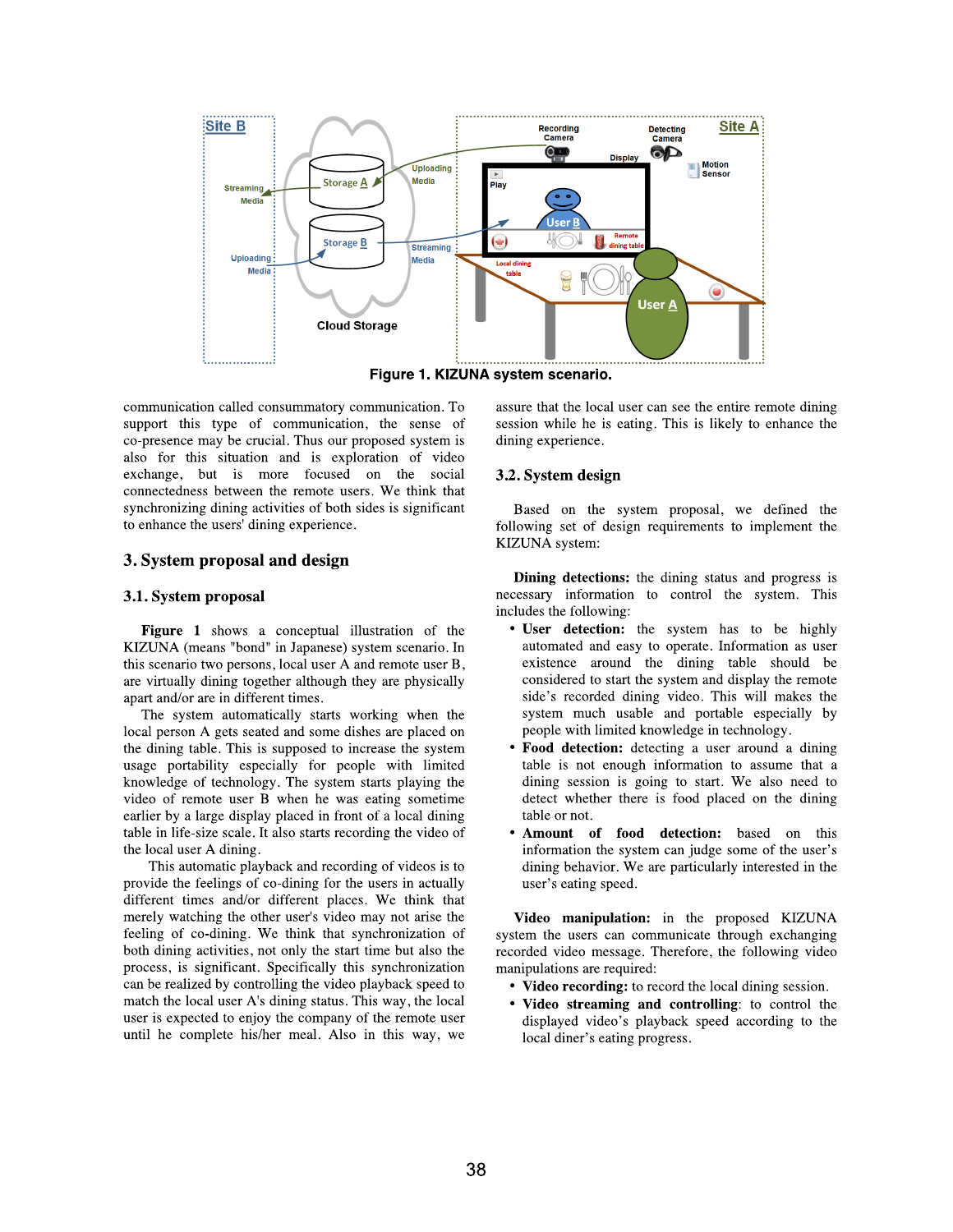#### **4. System implementation**

#### **4.1 Physical workspace**

An experimental time-shifted tele-dining system is implemented based on the KIZUNA system proposal and list of design requirements. The implemented system consisted of two sites. The experimental site is equipped with the following: a dining table (135cm length by 80cm width by 70cm height), a chair, a large flat-panel display (46 inches), two USB cameras (one for recording and one for recognition), speakers, a microphone, a motion detection sensor, two spotlights, and a computer. Fig. 2 shows the implemented system's physical workspace.



Figure 2. System's physical workspace.

#### **4.2 Software**

The system's software is implemented using Microsoft Visual  $C++$  on windows OS. Fig. 3 shows the procedure flowchart, which is constructed by the following major modules:

User detection: the system utilizes a generic motion sensor to detect any human motions within a specified interest volume. The human motion sensor "AT Watch NET IR\_mini" is used for this purpose<sup>1</sup>. This sensor is fixed above the dining table at a height of 230cm. This way, the sensor is able to detect any motion within a ground radius of 230cm. This module is implemented using a separate thread to check the sensor's reading every 500msec. The module returned values are: "1" when a human motion is detected and "0" when no motion is detected. Table I lists the used sensor's main technical specifications.

Table I. AT WATCH NET IR\_mini's main technical enecificatione

| ,,,,,,,,,,,,,,,,,, |            |            |  |  |  |
|--------------------|------------|------------|--|--|--|
| Detection distance |            | Maximum 5m |  |  |  |
| <b>Detection</b>   | Horizontal | 100°       |  |  |  |
| range              | Vertical   | ହ ୨୦       |  |  |  |



Figure 3. System's procedure flowchart.

Food detection: this module detects any food placed on the dining table in two steps. First step: detecting dishes on the dining table. Second step: detecting the total amount of food in the detected dishes.

• Dish detection: this is performed using shape and color recognitions. A previously implemented method in [13] is used to detect dishes. A USB

<sup>1</sup> http://www.ntt-at.co.jp/page.jsp?id=1793&content\_id=886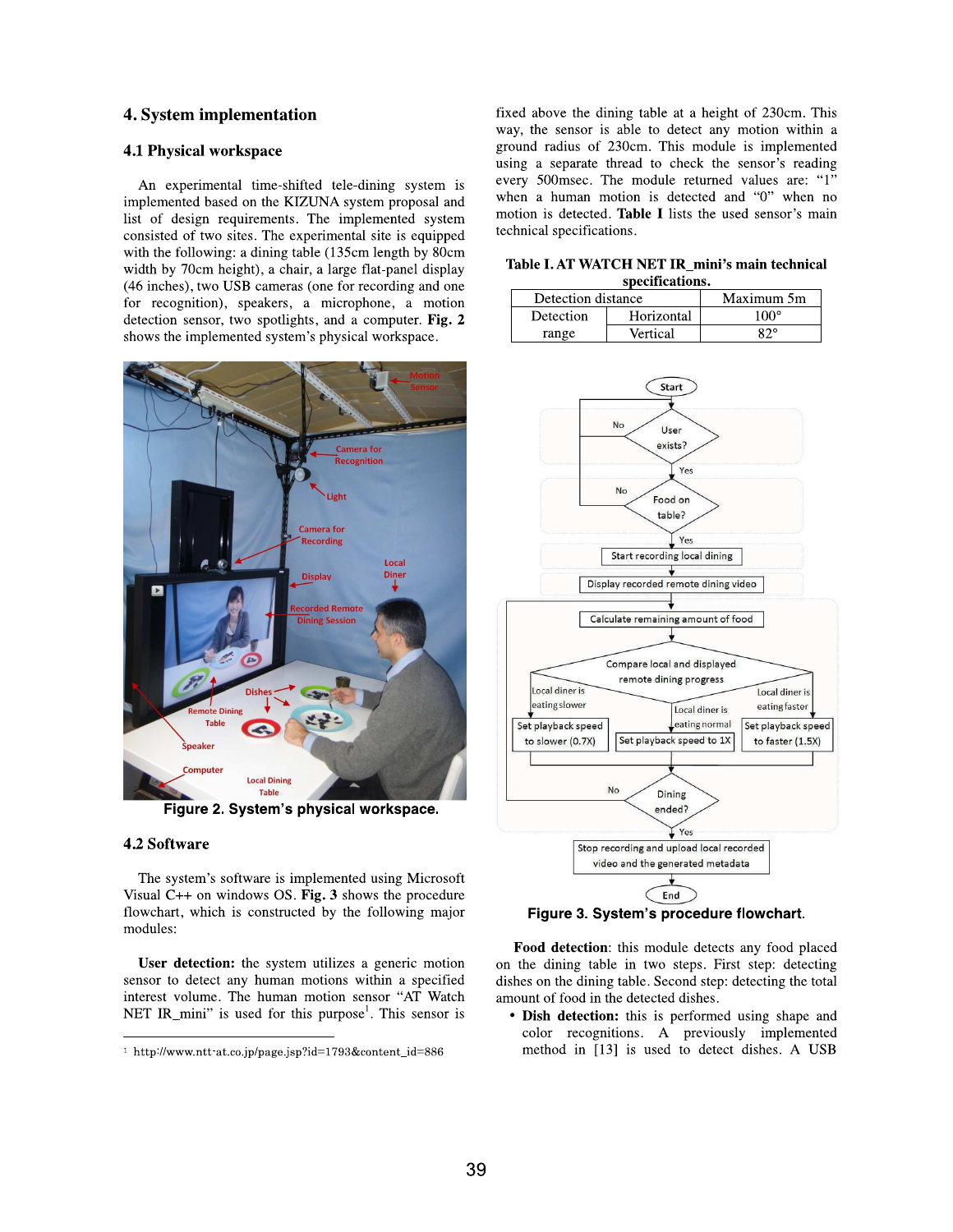camera is fixed above the dining table at a height of 200cm to exclusively capture the dining table from top. At this stage of implementation, we only considered white circle dishes. Furthermore, we used dishes with unified colored rims to easily distinguish the dishes. The free OpenCV library is utilized to perform this task and to determine the dishes' position on the dining table.

• Amount of food detection: this is achieved using image processing techniques. A previously implemented method in [13] is used to estimates the remaining food from a 2D image of the dishes. At the beginning of a dining session, all the detected amount of foods in all the dishes are summed together to produce a total initial amount of food. Periodically, every 5 seconds, this detection process is repeated to find out the amount of consumed food compared with the initial total amount. This process ends when the person is no more existed around the dining table and/or the remaining amount of food becomes zero.

Video recording: recording of a dining session starts when a real dining activity is detected. This includes, a person sitting around a dining table (User detection), and food placed on that table (Food detection). Accordingly, the beginning of a dining session is determined once the person moves his/her hand over one of the dishes. This is implemented using hand detection by background subtraction method. A previously implemented method in [13] is used to detect user's hands on the dining table.

As soon as a dining session starts, a USB camera placed over the large display in front of the person starts capturing images, and a pin microphone starts capturing The Microsoft DirectShow sounds. application programming interface (API) is used to create a media file (.avi) out from the captured images and sounds.

During the dining session, periodic dining progress information are collected and saved to a designated metadata file. This information includes a time stamp, a meal progress percentage (100% means all the food in the dishes were consumed), and whether a user motions was detected or not at that time (1 means user's motion was detected). Table II shows a sample dining metadata file.

|  | А         |                                    | C  |  |  |  |
|--|-----------|------------------------------------|----|--|--|--|
|  | $1$ Tag   | <b>Progress % Time sec. Exists</b> |    |  |  |  |
|  | $2$ data0 | 26                                 |    |  |  |  |
|  | 3 data1   | 45                                 | 8  |  |  |  |
|  | 4 data2   | 74                                 | 31 |  |  |  |
|  | 5 data3   | 97                                 | 39 |  |  |  |

Table II A sample metadata file

At the end of each dining session, the recorded video and the metadata file are uploaded to cloud storage under a designated user's folder. Fig. 4 shows the internal folder structure of the cloud storage. Under this structure, each user has a folder contains all the recorded dining sessions. Each dining sessions consisted of a single video file and a designated metadata file. The dining sessions which seen by the other user is automatically archived under the user's old dining sessions folder.

Video streaming and controlling: as soon as a real dining session starts, the last pre-recorded remote dining video is streamed and displayed on a large display placed in front of the local person. The libVLC API from VideoLAN<sup>2</sup> is used to play and control the streamed video. In order to assure that the displayed recorded remote dining progress status match the local dining progress status, the displayed video playback speed is controlled. The system uses the information from the metadata file and compares it to the current detected local dining progress. Based on this compression (remote percentage eating progress minus local percentage eating progress), the system set the displayed video playback speed accordingly. By experimentation, we found that the person can watch a video with adjusted playback speed in the range from  $0.7X$  to  $1.5X$  without losing any information or feeling any distraction. Thus, the playback speed adaptation method is based on this range. If the percentage dining progress difference is less than a specific amount, the playback seeped is set to slow speed mode, i.e., 0.7X. If the percentage dining progress difference is greater than a specific amount, the playback speed is set to fast speed mode, i.e., 1.5X. Else the playback speed is set to normal speed mode, i.e., 1X.



#### Figure 4. The internal folder structure of the cloud storage.

<sup>&</sup>lt;sup>2</sup> http://www.videolan.org/